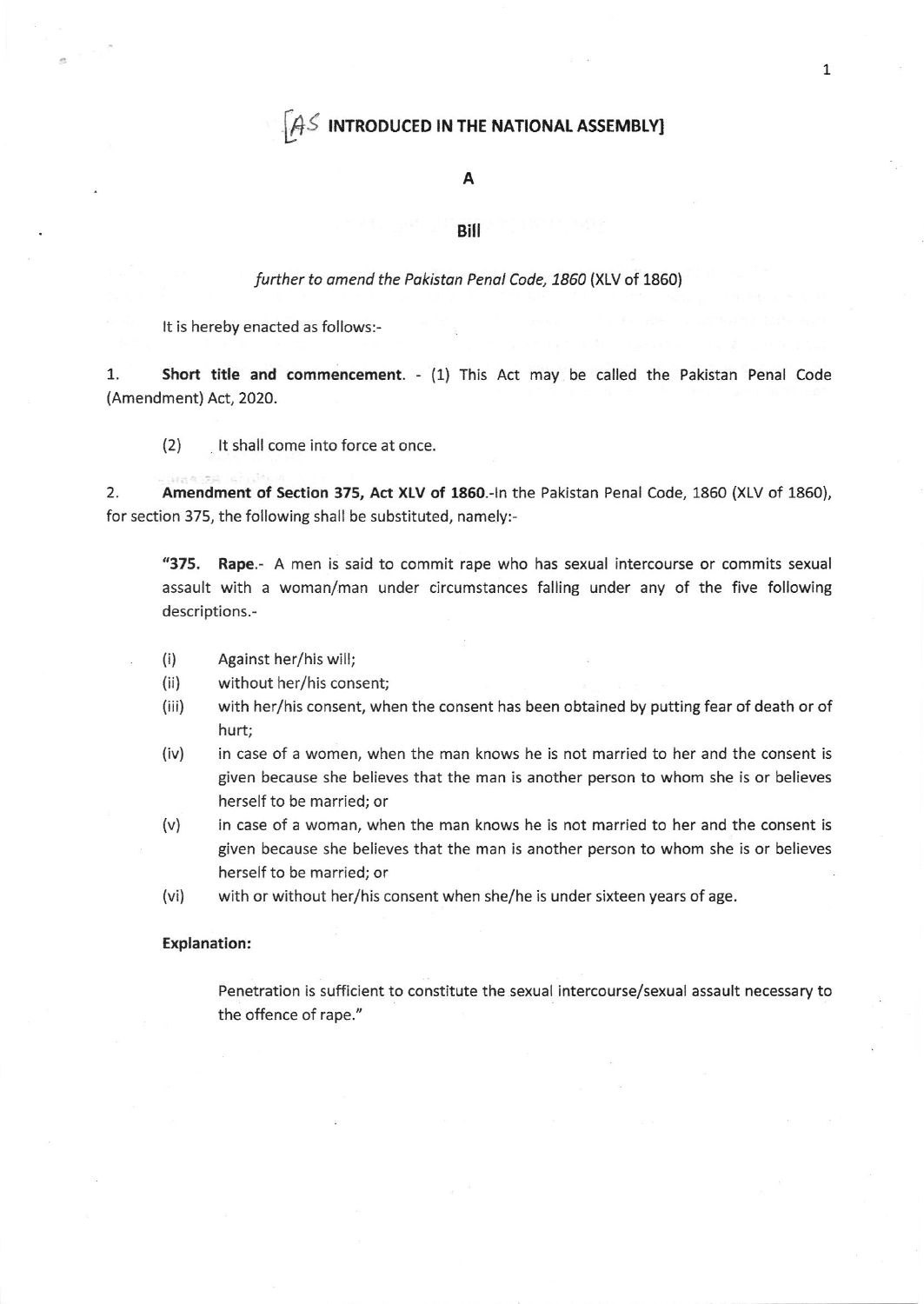#### STATEMENT OF OBJECTS AND REASONS

It is a fact that a significant number of rape victims are males. However, it's unfortunate that the sexual violence against male victims is not recognized in the same manner as frame victims. It is also true that historically, rape was considered to be linked or defined as a crime against wornen. Today, rape of males is being recognized as a crime against males too and it is being criminalized in many parts of the world. It is important to legislate upon this extremely sensitive issue and define the crime of rape taking place against male members of our society.

> $Sd$  -SHAZIA MARRI Member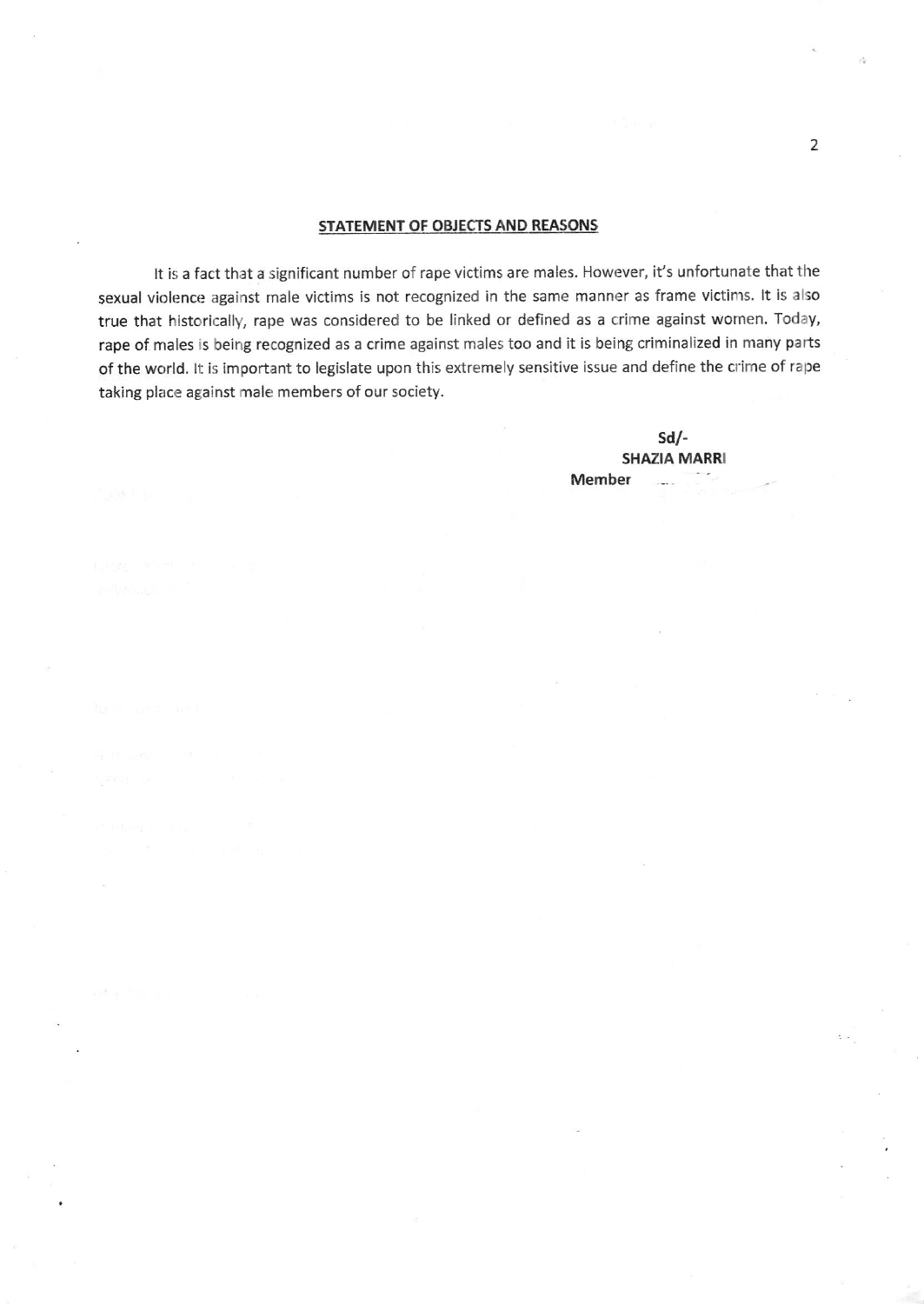[ قومی اسمبلی میں پیش کر میں میں کہ آ مجموعه لتعزيرات پاکستان، ۱۸۶۰ء(نمبر ۴۵ بابت ۱۸۲۰ء) میں مزید تر میم کرنے کا

بذريعه مذاحسب ذيل قانون وضغ كباحاتا ہے:

ایکٹ ہذامجموعہ تعزیرات پاکستان (ترمیمی) ایکٹ،۲۰۲۰ءکے نام سے موسوم مختصر عنوان اور آغاز نفاذ: \_ (ا)  $\Box$ بوگا۔

(۲) په في الفور نافذ العمل ہو گا۔

ایکٹ نمبر ۲۵مایا بت۱۸۲۰ء، دفعہ ۲۵ساکی ترمیم ۔ گجموعہ تعزیرات پاکستان(نمبر ۳۵ بابت ۱۸۲۰ء) میں، دفعہ  $\mathbf{r}$ ۷۷۵ کوحسب ذیل سے تبدیل کر دیاجائے گا ،یعنی:۔

"**۵۷-زناباالجبر**یہ کوئی بھی <sup>شخص</sup> اگر حسب ذیل پانچ وضاحتوں کے تحت حالاتِ معلومہ کو دیکھتے ہوئے کسی عورت *ا* مر د سے جنسی ملاپ پااس پر جنسی حملہ کر تاہے تووہ زناباالجبر کامر تکب کہلائے گا،۔

- (i) خاتون رم د کی خواہش کے خلاف؛
- (ii) خاتون پر مر د کی رضامند پی کے خلاف؛
- (iii) خاتون ر مر د کی رضامند کی کے ساتھ ،جب رضامند کی موت پاضر ر پہنچانے کاخوف دلا کر حاصل کی گئی ہو؛
- (iv) خاتون کی صورت میں، جب مر د کوعلم ہو کہ اس کی اِس(خاتون) سے شادی نہیں ہو ئی ہے اور رضامند پی کااظہار
- اس لئے کیاگیاہے کہ وہ یقین رکھتی ہے کہ یہ آدمی کوئی اور شخص ہے جس سے اس کی شادی ہو گی باجس سے شادی ہونے کا سے یقین ہو؛ یا
	- (v) لڑ کی رلڑکے کی رضامند ک کے ساتھ پابغیر جب کہ اس (لڑ کارلڑ کی) کی عمر سولہ سال کی عمر سے کم ہو۔

وضاحت: زناباالجبر کے جرم کے حوالے سے ضروری جنسی ملاپ ر جنسی حملہ قراریانے کے لئے دخول کافی ہے۔